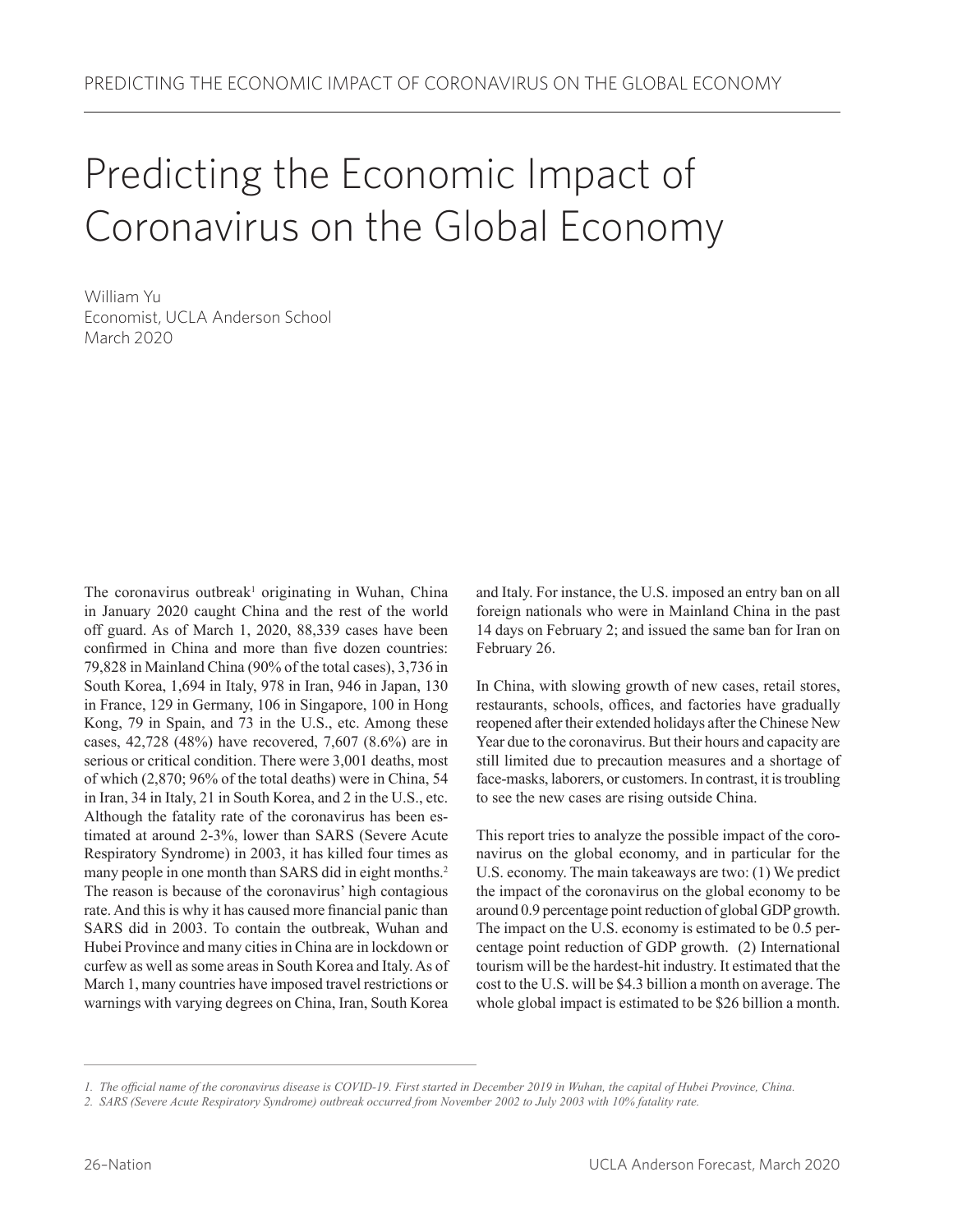## Global Economic Costs: From SARS to Coronavirus

Due to the coronavirus epidemic, some consumption, services, investment, production, transportation, and travel activities have been either canceled or delayed in China and other serious infected countries. Stalled sales and production could lead to cash crunch for small business and workers despite the various financial supports and subsidies from the Chinese government. Some economic events might come back later (with pent-up demand) in the year if/when the epidemic got controlled, while some economic activities will be forgone permanently. It is reasonable to predict the Chinese economy will suffer the biggest blow because of being the original center of the disease. For instance, China's non-manufacturing Purchasing Managers Index (PMI) plunged to 29.6 in February 2020 from 54.1 in January 2020, in which above 50 means expansions while below 50 means contractions. The Chinese economy is in a contraction during this great contagion.

Beyond China, countries will see reduced GDP growth based on how severely they are impacted by the epidemic. To be sure, South Korea, Italy, Iran, and Japan are on the top of the list for now. The IMF predicted the negative impact is a reduction of 0.1 percentage point of global growth and 0.4 percentage point of China's growth. We suggest that IMF's estimate is too optimistic. In their base scenario, McKinsey is prediction of 0.35% to 0.7% percentage point reduction of global GDP growth.<sup>3</sup>

First, let's use SARS outbreak between November 2002 to July 2003 (but started to be reported in late March 2003) as a benchmark to measure the likely economic impact on the global economy. SARS caused 8,098 confirmed cases, 774 reported deaths in 17 countries with 9.6% fatality rate. The countries affected the most are China's 5,327 cases and 349 deaths; Hong Kong's 1,755 cases and 299 deaths; Taiwan's 346 cases and 73 deaths, Canada's 251 cases and 43 deaths, Singapore's 238 cases and 33 deaths, Vietnam's 63 cases and 5 deaths, U.S.'s 27 cases and zeros death.

Economists Jong-Wha Lee and Warwick McKibbin<sup>4</sup> used their global model to estimate the global economic cost of the

SARS: \$40 billion. Their model captures not only canceled tourist trips, declined retail trade but also multiplier impacts through linkages across sectors and across countries, which including financial market confidence and international investment. They estimated the economic impact of SARS on countries' GDP is as follows: Hong Kong: -2.63%, China: -1.05%, Taiwan: -0.49%, Singapore: -0.47%, Malaysia: -0.15%, South Korea's 0.1%, U.S.: 0.07%, etc.

If we assume their model is not far from the reality, we can use a simple back-of-the- envelope method to calculate the economic impact of the coronavirus now. Their estimated cost of SARS of \$40 billion was about 0.1% of the global GDP in 2003. If we assume the number of deaths could reveal the actual panic and the whole disruptive impacts within and across countries, then we should estimate the current deaths (which is 4 times as SARS) of coronavirus should at least cause 0.4% of the global GDP reduction as of now. Assuming 2019's global GDP of \$88 trillion, that is a cost of \$352 billion. However, two factors will make the economic impact of the coronavirus larger: (1) China is a much larger economy and plays a much more important role in terms of global supply chains now. Note that China's GDP share over the world's was 4% in 2003 and now is 16%. (2) Several of the largest economies in the world, such as Japan, Italy, South Korea, have been affected seriously this time. Therefore, the overall negative impact on the global economy would be bigger.

With China's \$13 trillion economy, 1% reduction of GDP is \$130 billion. There are 8 times more deaths in 2020 due to the coronavirus so far than in 2003 due to SARS in China. Since the estimated impact of China's GDP is -1% in 2003, the coronavirus impact could be up to 8% of GDP in 2020. That translates to around \$1 trillion. Of course, the Beijing government has injected hundreds of billions into the economy, which will help mitigate the financial impact. If the deaths continue to rise, we could assume the economic cost will increase incrementally. Here with the best knowledge we have, we estimate that the negative impact on China's economy is 4 percentage point reduction of its GDP (\$520 billion) in 2020 and 0.9 percentage point reduction of the global GDP (\$790 billion).

*<sup>3.</sup> See "COVID-19: Implications for Business" by McKinsey & Company, March 2020.*

*<sup>4.</sup> See "Estimating the Global Economic Costs of SARS," in Learning from SARS: Preparing for the Next Disease Outbreak – Workshop Summary (2004), National Academic Press.*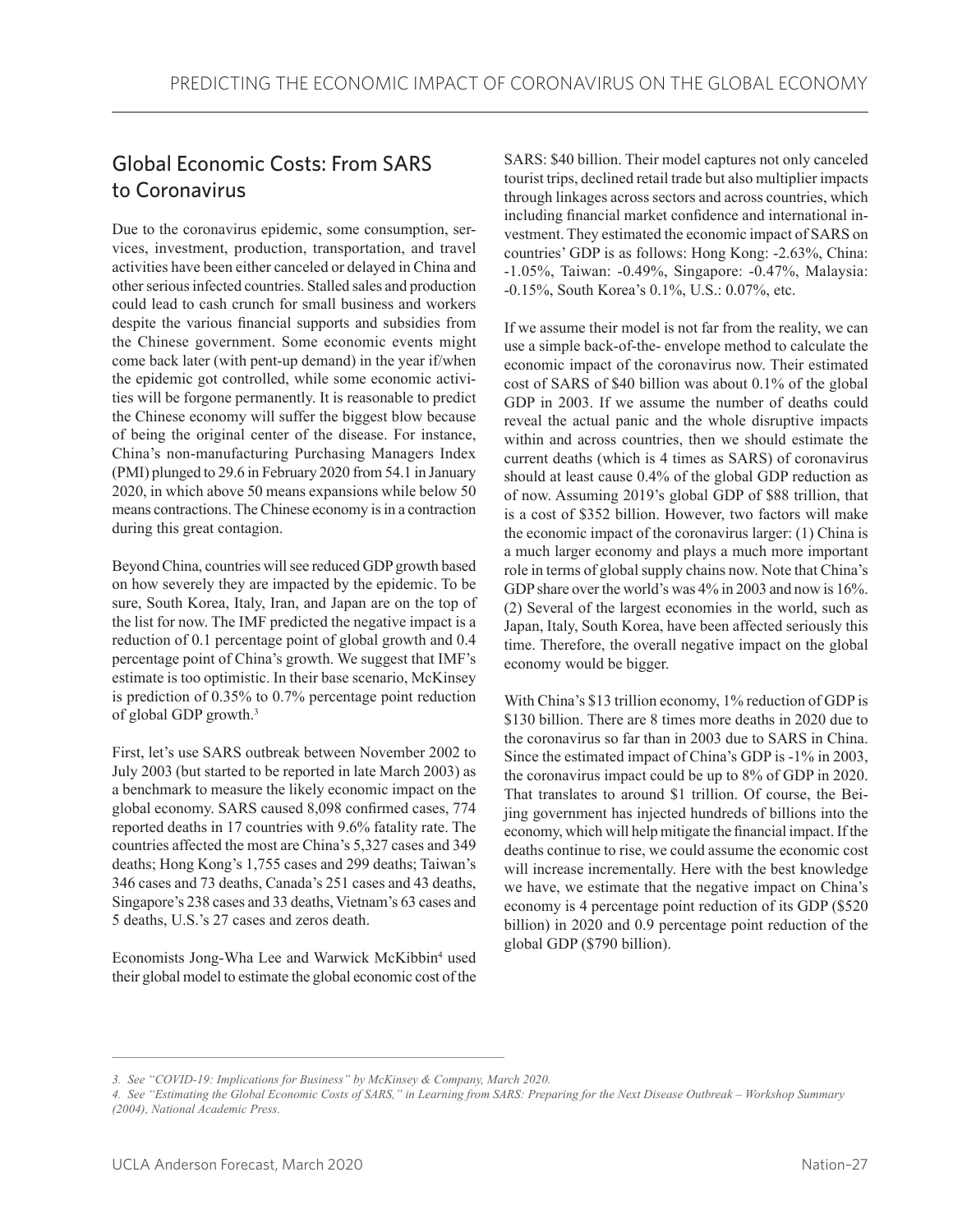## Impact on International Tourism

To be sure, across the globe, the airline and tourism industries will see the most negative impact due to the travel restrictions. SARS caused a significant panic in Hong Kong as mentioned above between March and June 2003. Figure 1 shows the monthly travelers who have visited Hong Kong since 1996. We can clearly see a plunge of visitors of 1.4 million from March 2003 to 0.5 million in April, 0.46 million in May, 0.8 million in June, and returning to normalcy of 1.3 million in July. That said, a V-shaped recovery could be possible after the end of coronavirus epidemic. Note that we see another rapid plunge at the end of Figure 1. That is due to the protest against the extradition bill in Hong Kong started in June 2019.

In the U.S., we see a similar plunge of international tourism (Figure 2) in September 2001 due to the September 11 terrorist attack. It took a while (U-shaped) to recover perhaps with other economic factors and continued travel restrictions. In Figure 3, we see the U.S. international tourism revenue dropped significantly at the same time.

In 2019, the U.S. international tourism revenue (U.S. exports) was around \$260 billion (1.3%) of GDP. Based on the current travel ban for China and Iran and recommendation to avoid travel to South Korea, Italy, and Japan, we can do another back-of-the-envelope calculation. Chinese tourists account for about 4% of all international tourists to the U.S. However, Chinese tourists spent about 15% of all

international tourist spending, including education; Japanese tourists spent about 6%, and Korean tourists spent about 3%. If we assume 20% international tourism spending will be reduced due to the travel restrictions, we can estimate the international tourism loss will be around \$4.3 billion a month to the U.S. Of course, if the epidemic gets worse, international tourism will face further blow.

Locally, California and L.A. metro, by and large, accounts for 21% and 12%, respectively, of the total international tourism revenue in the U.S. Note that Chinese and other Asian tourists are more likely to spend more in California and L.A. than the national average because of geographic and racial connections. Therefore, we assume their market share of the U.S. market will be higher, say 42% and 24%, respectively. That is the economic impact on California economy and L.A. will be \$1.8 billion and \$1 billion a month.

Note that there will be some diversion effect as well. Some Americans who had planned to go to China may decide to go to Disneyland in Orange County instead. If so, that would be an import reduction, which would boost GDP. Here we leave this possibility aside because there are so many moving parts involved. For example, some domestic or international tourists (not on the travel-ban list) may cancel trips to the U.S. all together for their own safety concerns. A case in point is that IHS Markit is cancelling CERAWeek 2020, the premier energy conference in the world, scheduled to take place in Houston in March, which could have attracted 5,500 delegates around the world. Additionally, Facebook

#### Figure 1 Monthly International Visitor Arrivals in Hong Kong, Seasonally Adjusted



*Source: CEIC*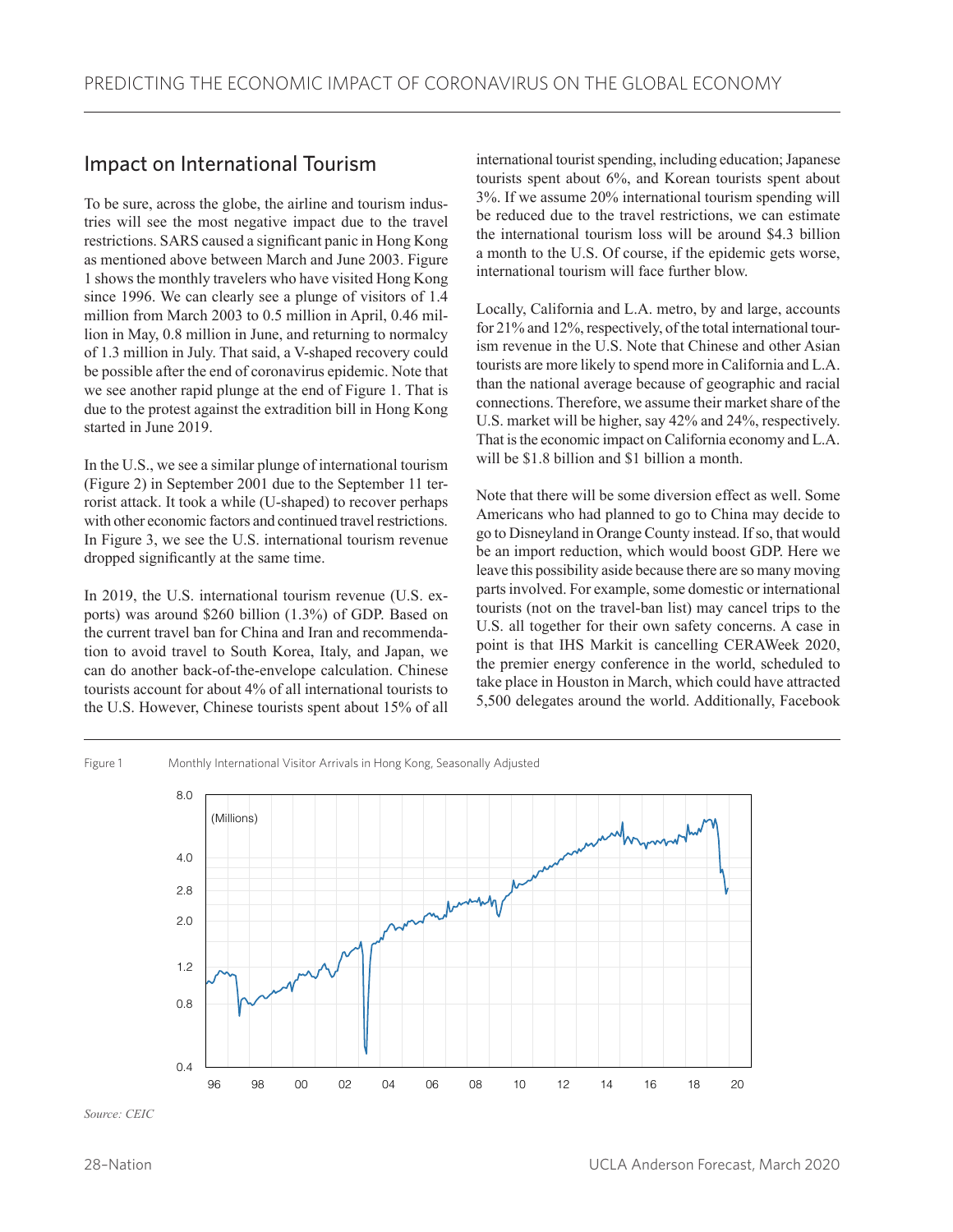Figure 2 Monthly International Visitor Arrivals in the U.S. , Seasonally Adjusted



*Source: CEIC*

Figure 3 Monthly International Tourism Revenue in the U.S.



*Source: CEIC*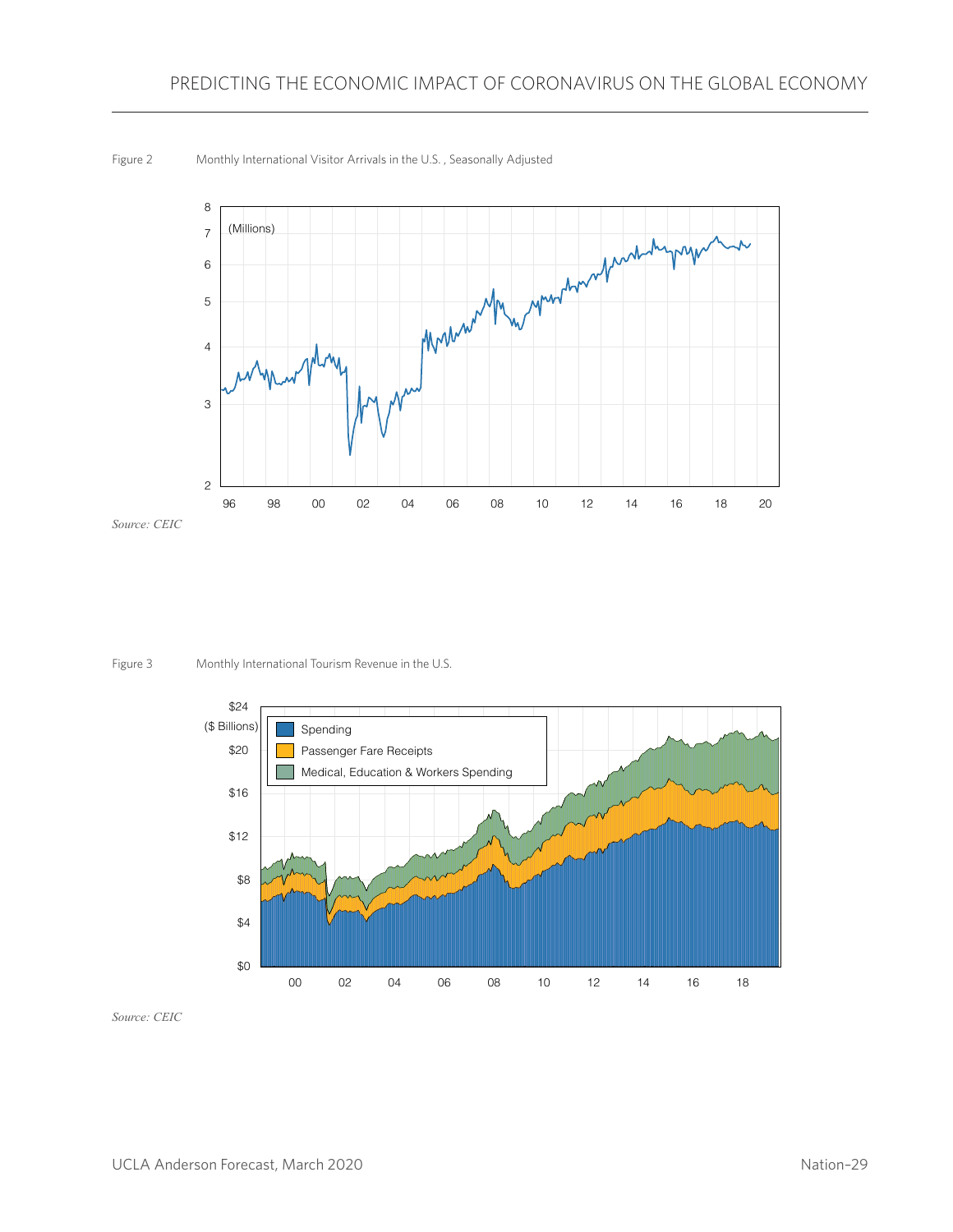#### Figure 4 U.S. Inventories to Sales Ratios for Retailers and Manufacturers



said it is canceling its F8 developer conference in May, which could attract more than 5,000 developers, creators, and entrepreneurs from around the globe.

In 2019, the total international tourism revenue in the world was about \$1.6 trillion (1.9% of the global GDP). Assuming the impact of 20% reduction, we are looking at about \$26 billion loss a month globally. Some countries will hurt more because of their higher share of international tourism revenue in GDP, such as Thailand (13.7%), Iceland (12.3%), Hong Kong (11.1%), Greece (9.3%), Spain (5.2%), etc.

In the Anderson Forecast's quarterly economic outlook report for March 2020, the senior economist David Shulman describes a cut in the U.S. GDP growth forecast in 2020 by 0.5 percentage point (\$100 billion), reflecting the estimated negative impact on the U.S. economy. Note that our forecast has factored in that the Federal Reserve will cut the interest rates to calm down wobbly Wall Street.

## Supply Chain Disruption

China has been working hard to reopen their factories. As of now, we heard there is only 30 to 50% production capacity resumed. Foxconn and other contractors and Chinese government have used all kinds of ways to bring workers back to the factories. But the concerns over the possible resurging of the coronavirus outbreak have resulted in the production resumption being at a slow pace. The Chinese National Bureau of Statistics Manufacturing PMI (Purchasing Managers Index) in February 2020 dropped to 35.7 from 50 in January 2020, the lowest level on record, even lower than the value of 38.8 in December 2008 during the financial crisis.

It usually takes, on average, 30 days to ship by sea from China to the U.S. or Europe. This implies the final shipment before the Chinese New Year holiday on January 24 will arrive at Ports of Los Angeles and Long Beach in late February. Figure 4 displays the inventory-to-sales ratios for